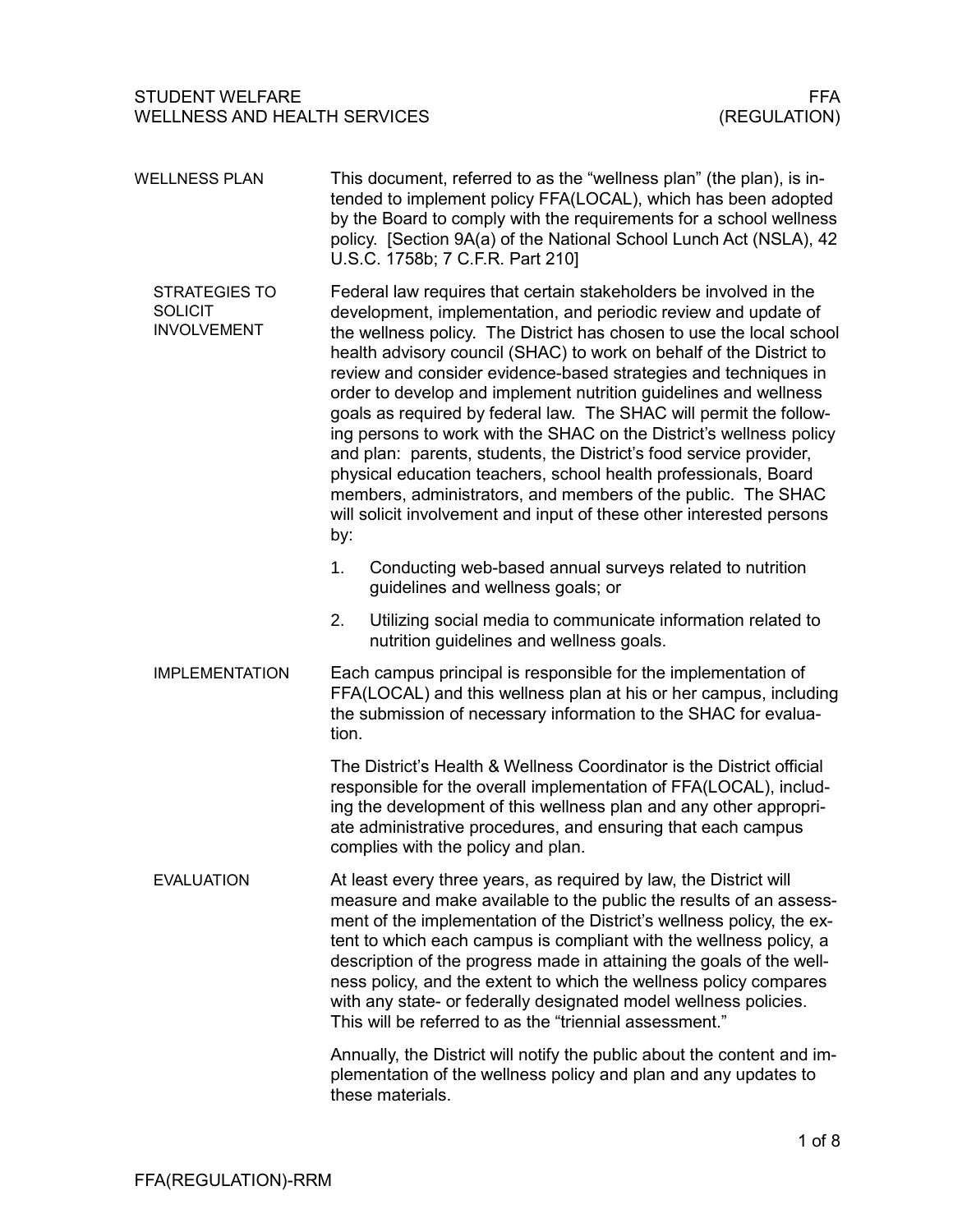|                                       |           | The SHAC will consider evidence-based strategies when setting<br>and evaluating goals and measurable outcomes. The SHAC may<br>use any of the following tools for this analysis:                                                                                                                              |
|---------------------------------------|-----------|---------------------------------------------------------------------------------------------------------------------------------------------------------------------------------------------------------------------------------------------------------------------------------------------------------------|
|                                       |           | Smarter Lunchrooms' website<br>(https://healthymeals.nal.usda.gov/healthierus-school-chal-<br>lenge-resources/smarter-lunchrooms)                                                                                                                                                                             |
|                                       |           | <b>Campus Improvement Plans;</b>                                                                                                                                                                                                                                                                              |
|                                       | $\bullet$ | Fitnessgram results; or                                                                                                                                                                                                                                                                                       |
|                                       |           | Campus-based survey results, as applicable                                                                                                                                                                                                                                                                    |
| <b>PUBLIC</b><br><b>NOTIFICATION</b>  |           | To comply with the legal requirement to annually inform and update<br>the public about the content and implementation of the local well-<br>ness policy, the District will create a wellness page on its website to<br>document information and activity related to the school wellness<br>policy, including: |
|                                       | 1.        | A copy of the wellness policy [see FFA(LOCAL)];                                                                                                                                                                                                                                                               |
|                                       | 2.        | A copy of this wellness plan, with dated revisions;                                                                                                                                                                                                                                                           |
|                                       | 3.        | Notice of any Board revisions to policy FFA(LOCAL);                                                                                                                                                                                                                                                           |
|                                       | 4.        | The name, position, and contact information of the District of-<br>ficial responsible for the oversight of the wellness policy and<br>implementation of this plan;                                                                                                                                            |
|                                       | 5.        | Notice of any SHAC meeting at which the wellness policy or<br>corresponding documents are scheduled to be discussed;                                                                                                                                                                                          |
|                                       | 6.        | The SHAC's triennial assessment; and                                                                                                                                                                                                                                                                          |
|                                       | 7.        | Any other relevant information.                                                                                                                                                                                                                                                                               |
|                                       |           | The District will also publish the above information in appropriate<br>District or campus publications.                                                                                                                                                                                                       |
| <b>RECORDS</b><br><b>RETENTION</b>    |           | Records regarding the District's wellness policy will be retained in<br>accordance with law and the District's records management pro-<br>gram. Questions may be directed to the Chief Finance Officer, the<br>District's designated records management officer.                                              |
| <b>GUIDELINES AND</b><br><b>GOALS</b> |           | The following provisions describe the District's nutrition guidelines<br>and activities and objectives chosen by the SHAC to implement the<br>Board-adopted wellness goals in policy FFA(LOCAL).                                                                                                              |
| <b>NUTRITION</b><br><b>GUIDELINES</b> |           | All District campuses participate in the U.S. Department of Agricul-<br>ture's (USDA's) child nutrition programs, including the National<br>School Lunch Program (NSLP) and the School Breakfast Program<br>(SBP). Federal law requires that the District establish nutrition                                 |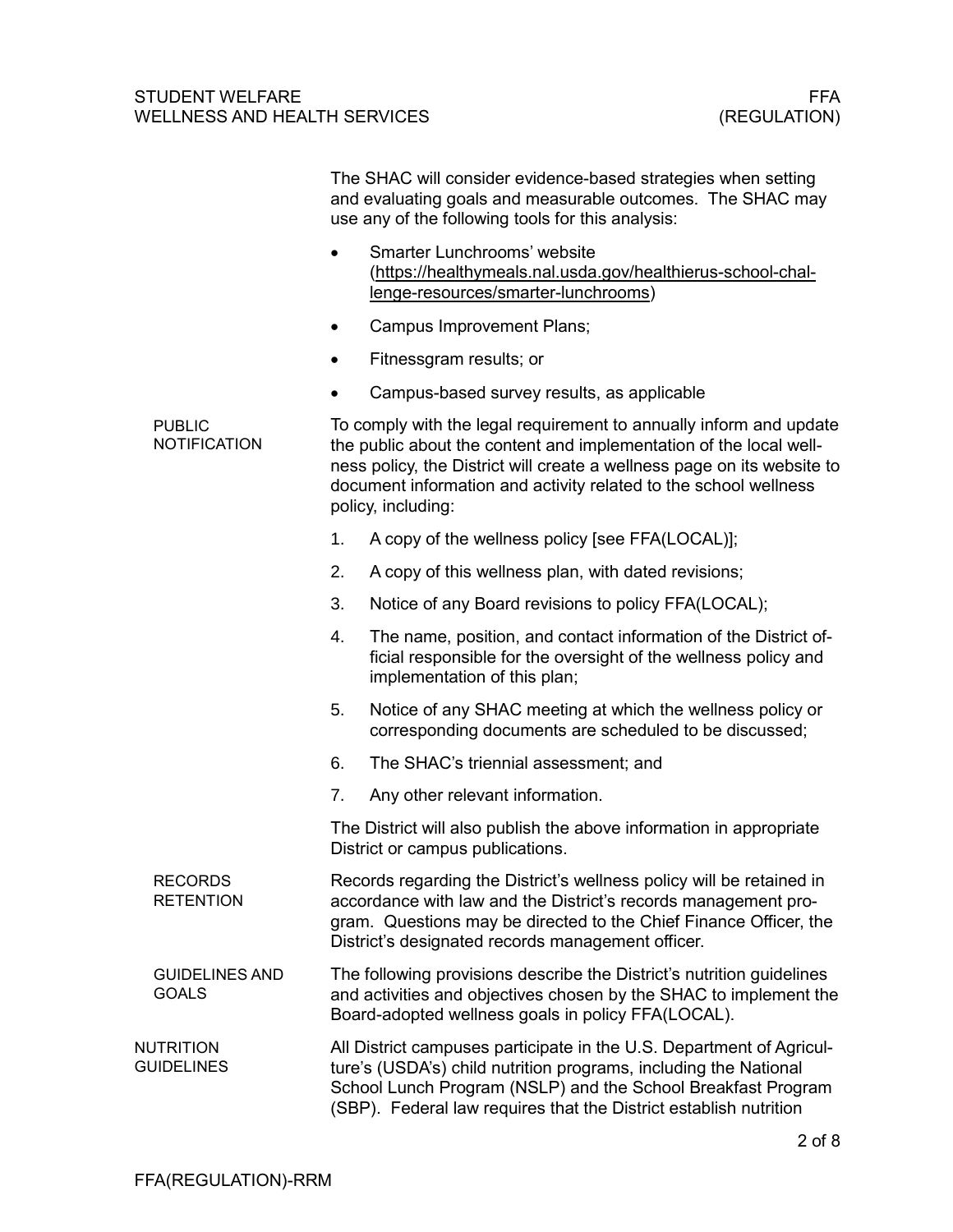# STUDENT WELFARE FFA<br>WELLNESS AND HEALTH SERVICES (REGULATION) WELLNESS AND HEALTH SERVICES

|                                           | guidelines for foods and beverages sold to students during the<br>school day on each campus that promote student health and re-<br>duce childhood obesity.                                                                                                                                                                                                                                                                                                                                                                                                                                                      |
|-------------------------------------------|-----------------------------------------------------------------------------------------------------------------------------------------------------------------------------------------------------------------------------------------------------------------------------------------------------------------------------------------------------------------------------------------------------------------------------------------------------------------------------------------------------------------------------------------------------------------------------------------------------------------|
|                                           | The District's nutrition guidelines are to ensure all foods and bever-<br>ages sold or marketed to students during the school day adhere to<br>all federal regulations and guidance and are designed to promote<br>student health and reduce childhood obesity.                                                                                                                                                                                                                                                                                                                                                 |
| <b>FOODS AND</b><br><b>BEVERAGES SOLD</b> | The District will comply with federal requirements for reimbursable<br>meals. For other foods and beverages sold to students during the<br>school day, the District will comply with the federal requirements for<br>competitive foods. Competitive foods and beverages are not part<br>of the regular meal programs and occur through sales such as a la<br>carte options or vending machines. For purposes of this plan,<br>these requirements will be referred to as "Smart Snacks" standards<br>or requirements. The following websites have information regard-<br>ing meal and Smart Snacks requirements: |
|                                           | http://www.fns.usda.gov/school-meals/nutrition-standards-<br>school-meals                                                                                                                                                                                                                                                                                                                                                                                                                                                                                                                                       |
|                                           | http://www.fns.usda.gov/healthierschoolday/tools-schools-fo-<br>cusing-smart-snacks                                                                                                                                                                                                                                                                                                                                                                                                                                                                                                                             |
|                                           | http://www.squaremeals.org/Publications/Handbooks.aspx<br>(see the Complete Administrator Reference Manual [ARM],<br>Section 20, Competitive Foods)                                                                                                                                                                                                                                                                                                                                                                                                                                                             |
| EXCEPTION-<br><b>FUNDRAISERS</b>          | State rules adopted by the Texas Department of Agriculture (TDA)<br>allow an exemption to the Smart Snacks requirements for up to six<br>days per year per campus when a food or beverage is sold as part<br>of a District fundraiser. [See CO(LEGAL)]                                                                                                                                                                                                                                                                                                                                                          |

The District will allow the following exempted fundraisers for the 2017-2018 school year:

| <b>Campus or Organization</b>   | Food/Beverage | <b>Number of Days</b> |
|---------------------------------|---------------|-----------------------|
| Booker T. Washington            | Food/Beverage | 6                     |
| <b>Elementary School</b>        |               |                       |
| <b>Elgin Elementary School</b>  | Food/Beverage | 6                     |
| <b>Neidig Elementary School</b> | Food/Beverage | 6                     |
| Elgin Middle School             | Food/Beverage | 6                     |
| Elgin High School               | Food/Beverage | 6                     |
| Phoenix High School             | Food/Beverage | 6                     |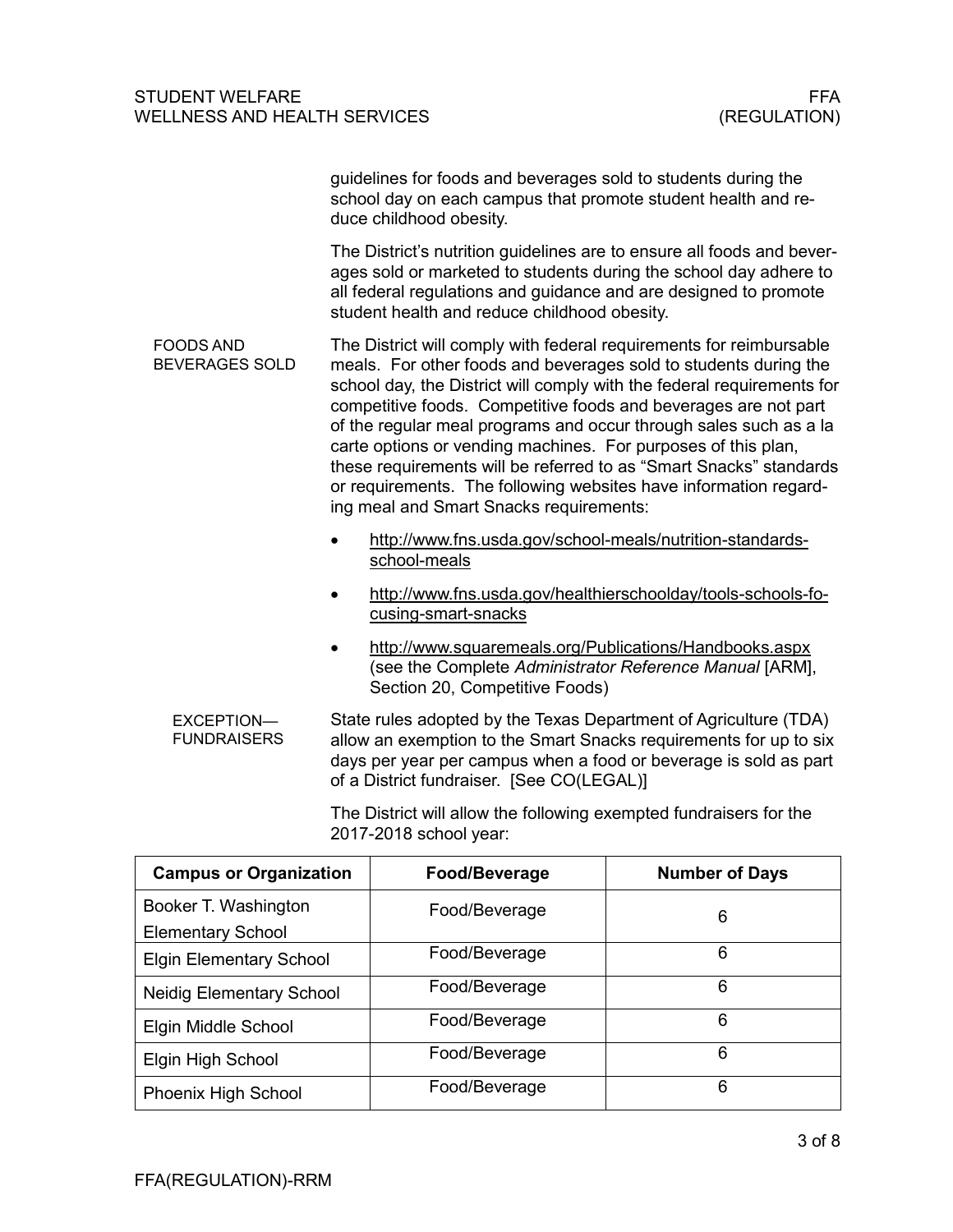# STUDENT WELFARE FFA<br>WELLNESS AND HEALTH SERVICES (REGULATION) WELLNESS AND HEALTH SERVICES

| <b>FOODS AND</b><br><b>BEVERAGES</b><br><b>PROVIDED</b> | There are no federal or state restrictions for foods or beverages<br>provided, but not sold, to students during the school day. However,<br>each school district must set its own standards. The District will<br>comply with state law, which allows a parent or grandparent to pro-<br>vide a food product of his or her choice to classmates of the per-<br>son's child or grandchild on the occasion of the student's birthday<br>or to children at a school-designated function. [See CO(LEGAL)] |
|---------------------------------------------------------|-------------------------------------------------------------------------------------------------------------------------------------------------------------------------------------------------------------------------------------------------------------------------------------------------------------------------------------------------------------------------------------------------------------------------------------------------------------------------------------------------------|
| <b>MEASURING</b><br><b>COMPLIANCE</b>                   | The District will measure compliance with the nutrition guidelines<br>by reviewing meal reimbursement submissions from the child nutri-<br>tion department to the TDA, reviewing foods and beverages that<br>are sold in competition with the regular school meals, reviewing<br>items sold as part of approved District fundraisers, and monitoring<br>the types of foods and beverages made available to students dur-<br>ing the school day.                                                       |
| <b>NUTRITION</b><br><b>PROMOTION</b>                    | Federal law requires that the District establish goals for nutrition<br>promotion in its wellness policy. The District's nutrition promotion<br>activities will encourage participation in the National School Lunch<br>Program, the School Breakfast Program, and any supplemental<br>food and nutrition programs offered by the District.                                                                                                                                                           |
|                                                         | The District will ensure that any food and beverage advertisements<br>marketed to students during the school day meet the Smart<br>Snacks standards.                                                                                                                                                                                                                                                                                                                                                  |
|                                                         | The SHAC will monitor this by consulting with Child Nutrition Ser-<br>vices.                                                                                                                                                                                                                                                                                                                                                                                                                          |
|                                                         | Although the District is not required to immediately remove or re-<br>place food and beverage advertisements on items such as menu<br>boards or other food service equipment, or on scoreboards or gym-<br>nasiums, the SHAC will periodically monitor these and make rec-<br>ommendations when replacements or new contracts are consid-<br>ered.                                                                                                                                                    |
|                                                         | In accordance with FFA(LOCAL), the District has established the<br>following goal(s) for nutrition promotion.                                                                                                                                                                                                                                                                                                                                                                                         |
|                                                         |                                                                                                                                                                                                                                                                                                                                                                                                                                                                                                       |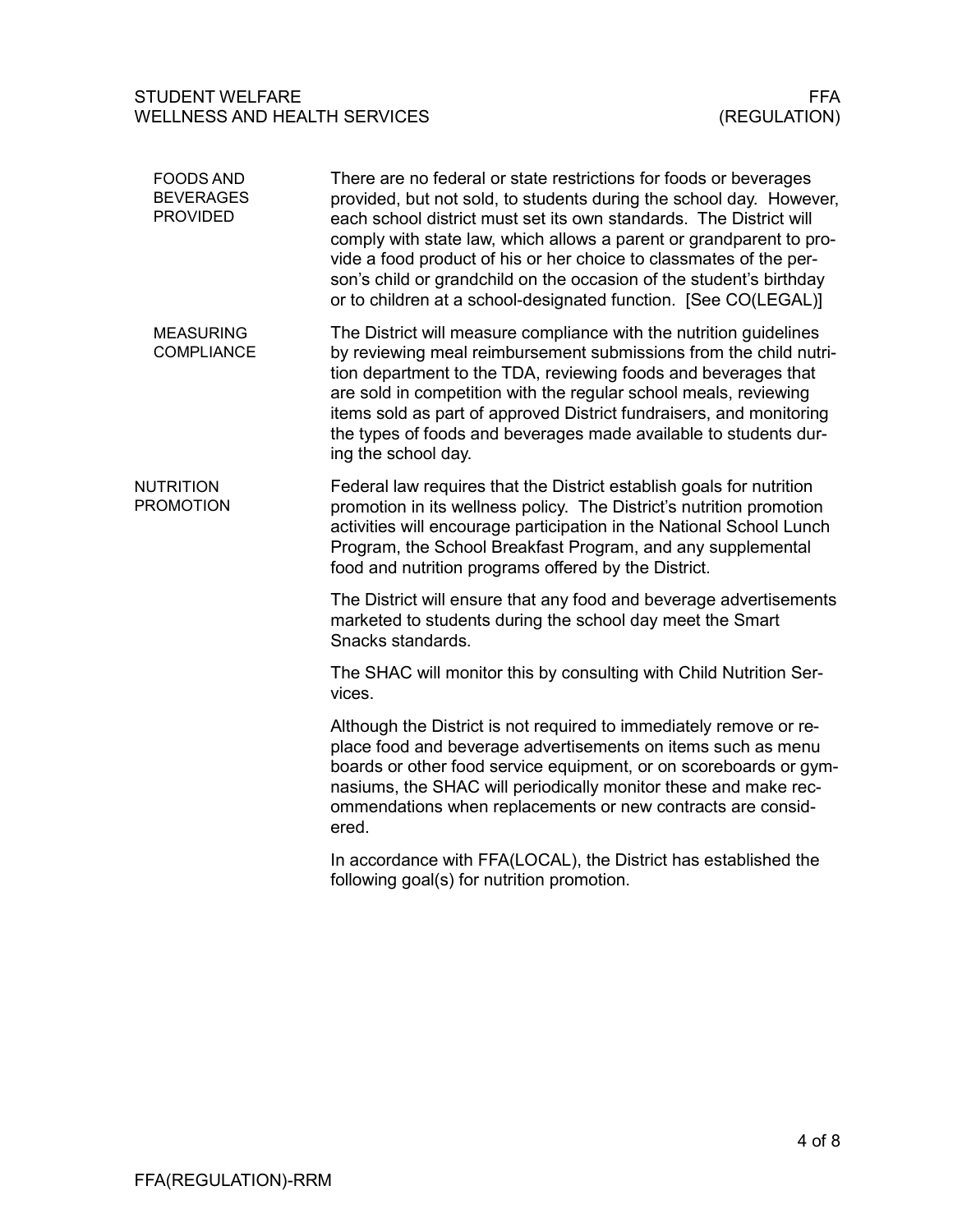#### STUDENT WELFARE FRAME AND STUDENT WELFARE FRAME. WELLNESS AND HEALTH SERVICES (REGULATION)

**GOAL:** The District shall share educational nutrition information with families and the general public to promote healthy nutrition choices and positively influence the health of students.

**Objective 1:** Share educational nutrition information with families and the community via the Elgin ISD website, parent meetings, social media, and other programs and venues as appropriate.

| <b>Action Steps</b>                                  | <b>Methods for Measuring Implementation</b>                         |
|------------------------------------------------------|---------------------------------------------------------------------|
| Place links for educational nutrition infor-         | Baseline or benchmark data points:                                  |
| mation on the Child Nutrition Department's           | Links will be updated regularly<br>$\bullet$                        |
| and campus webpages, and campus Face-<br>book pages. | Number of Facebook postings<br>٠                                    |
|                                                      | Resources needed:                                                   |
|                                                      | Designated staff to access websites<br>and social media             |
|                                                      | Obstacles:                                                          |
|                                                      | People don't always search the Dis-<br>$\bullet$<br>trict's website |

Federal law requires that the District establish goals for nutrition education in its wellness policy. State law also requires that the District implement a coordinated health program with a nutrition services and health education component at the elementary and middle school levels. [See EHAA] NUTRITION EDUCATION

> In accordance with FFA(LOCAL), the District has established the following goal(s) for nutrition education.

**GOAL:** The District shall deliver nutrition education that fosters the adoption and maintenance of healthy eating behaviors.

**Objective 1:** Food Service staff, teachers or other school personnel will display nutrition messages in the hallways and cafeterias.

| <b>Action Steps</b>                                       | <b>Methods for Measuring Implementation</b>         |
|-----------------------------------------------------------|-----------------------------------------------------|
| Place posters containing nutritional facts in             | Baseline or benchmark data points:                  |
| school cafeterias and hallways.                           | Number of posters in the previous year<br>$\bullet$ |
|                                                           | Resources needed:                                   |
| Distribute Vegetable/Fruit of the Month cam-<br>pus-wide. | Funding for posters and other displays              |
|                                                           | Obstacles:                                          |
|                                                           | People don't always read posters<br>$\bullet$       |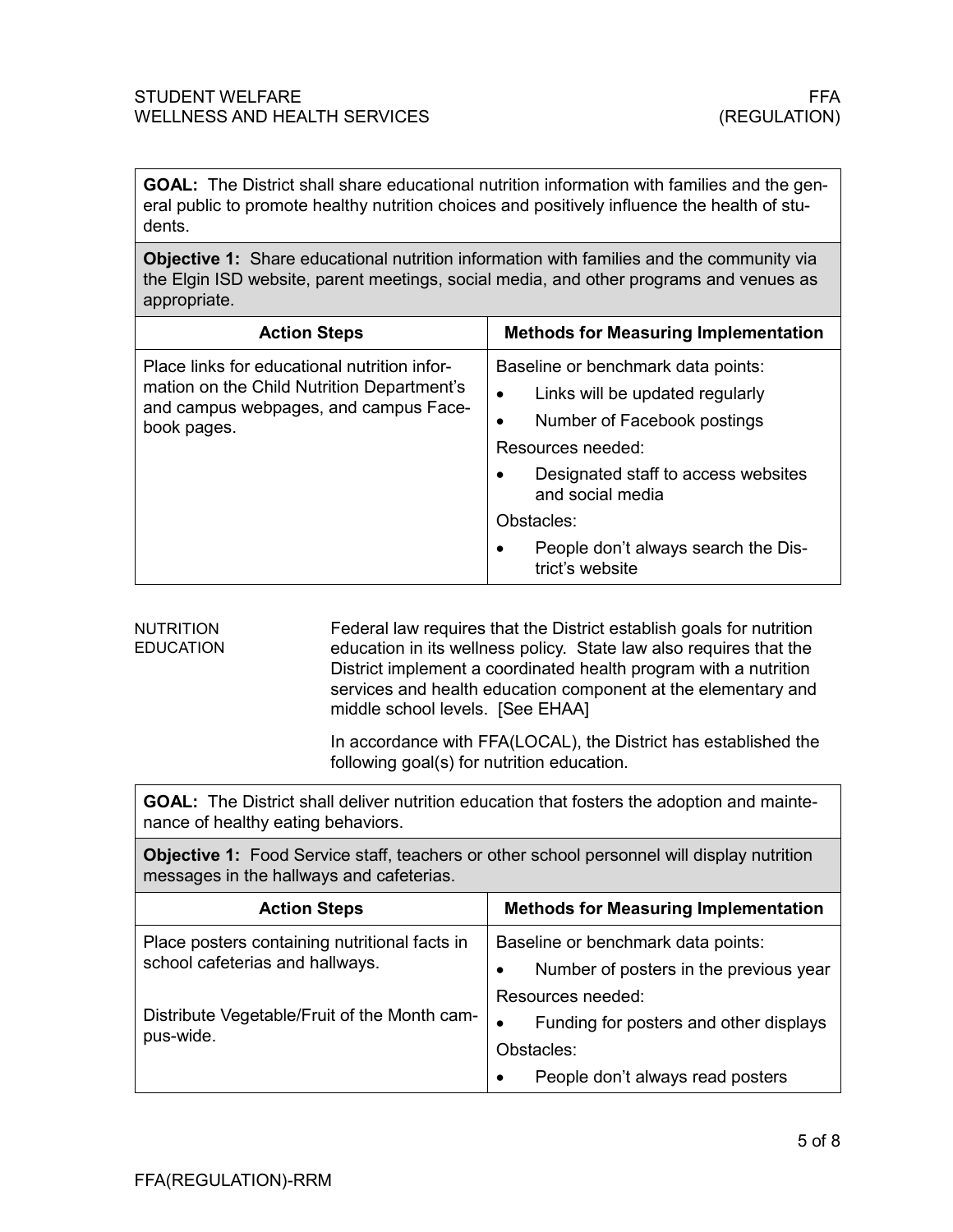#### STUDENT WELFARE FRAME AND THE STUDENT WELFARE FRAME. WELLNESS AND HEALTH SERVICES (REGULATION)

**Objective 2:** Food Service staff and campus administration will coordinate professional development opportunities related to nutrition education.

| <b>Action Steps</b>                                                   | <b>Methods for Measuring Implementation</b>                                                                         |
|-----------------------------------------------------------------------|---------------------------------------------------------------------------------------------------------------------|
| Coordinate field trip opportunities for stu-<br>dents to local farms. | Baseline or benchmark data points:<br>Students return to campus to prepare<br>foods & incorporate learning into as- |
|                                                                       | signments                                                                                                           |
|                                                                       | Resources needed:                                                                                                   |
|                                                                       | Busses, lesson plans, kitchen equip-<br>ment                                                                        |
|                                                                       | Obstacles:                                                                                                          |
|                                                                       | Time                                                                                                                |

**Objective 3:** Campuses and Food Service staff will establish and maintain school gardens and/or farm-to-school programs.

| <b>Action Steps</b>                                                         | <b>Methods for Measuring Implementation</b>                                                                                                                                          |
|-----------------------------------------------------------------------------|--------------------------------------------------------------------------------------------------------------------------------------------------------------------------------------|
| Plan and execute development & mainte-<br>nance of gardens for student use. | Baseline or benchmark data points:<br>Usage and maintenance<br>Resources needed:<br>Parent/Teacher/Professional volun-<br>teers<br>Obstacles:<br>Volunteer coordination<br>$\bullet$ |

The District will implement, in accordance with law, a coordinated health program with physical education and physical activity components and will offer at least the required amount of physical activity for all grades. [See BDF, EHAA, EHAB, and EHAC.] PHYSICAL ACTIVITY

> The following addresses how the District meets the required amount of physical activity:

- Elementary schools will ensure the scheduling of 135 minutes of physical activity each week: 90 minutes of PE per week; 10 minutes of structured activity per day.
- Middle school will ensure the scheduling of 135 minutes of physical activity per week will be available to students two of three years.

Federal law requires that the District establish goals for physical activity in its wellness policy.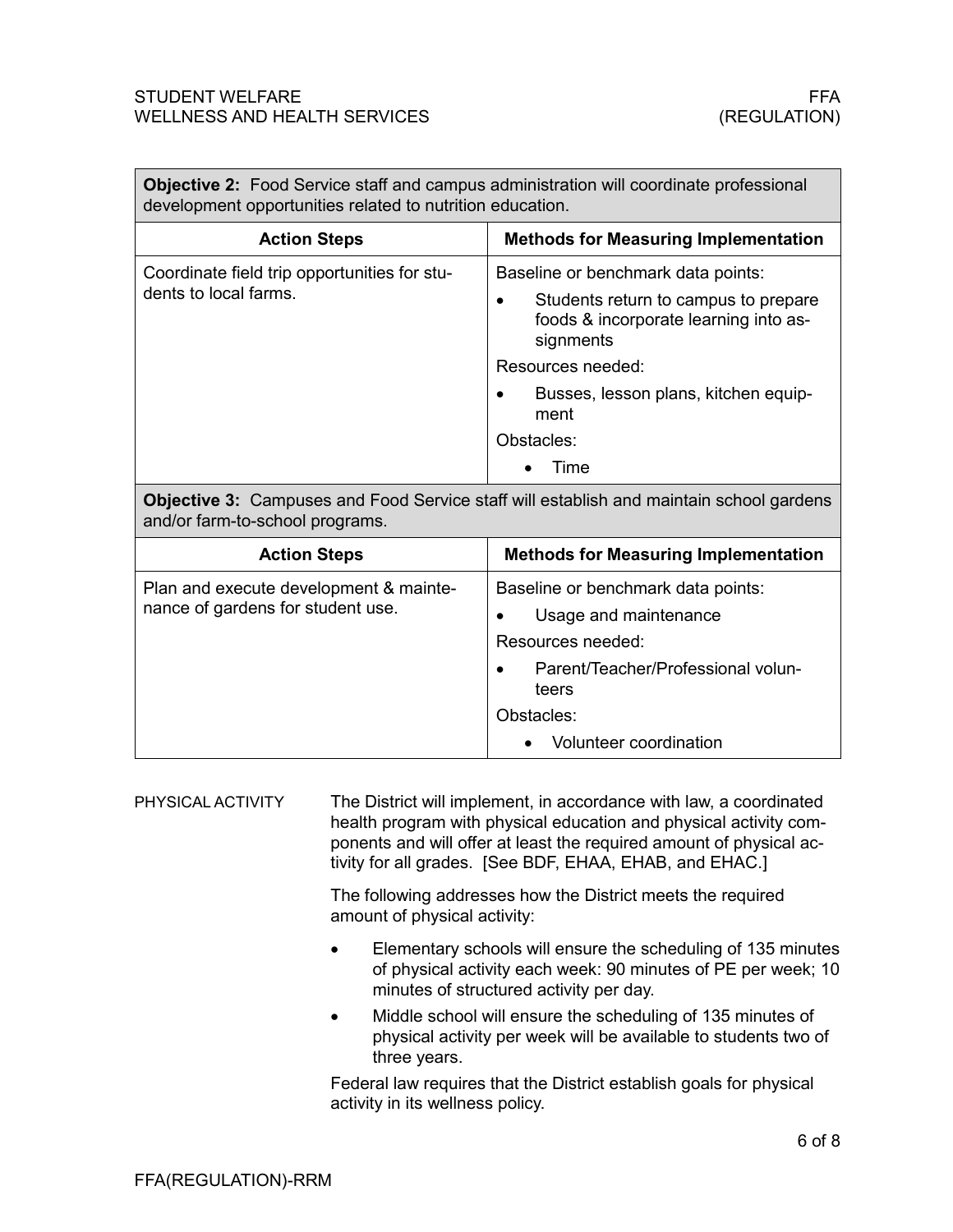### STUDENT WELFARE FRAME AND THE STUDENT WELFARE FRAME. WELLNESS AND HEALTH SERVICES (REGULATION)

In accordance with FFA(LOCAL), the District has established the following goal(s) for physical activity.

**GOAL:** The District shall provide an environment that fosters safe, enjoyable, and developmentally appropriate fitness activities for all students, including those who are not participating in physical education classes or competitive sports.

**Objective 1:** Meet requirements for physical activity as mandated by Education Code 28.002(I)-(I-1).

| <b>Action Steps</b>                                                                                                            | <b>Methods for Measuring Implementation</b>    |
|--------------------------------------------------------------------------------------------------------------------------------|------------------------------------------------|
| Elementary schools will ensure the schedul-                                                                                    | Baseline or benchmark data points:             |
| ing of 135 minutes of physical activity each<br>week: 90 minutes of PE per week; 10<br>minutes of structured activity per day. | Daily schedules                                |
|                                                                                                                                | Resources needed:                              |
|                                                                                                                                | Curriculum guide<br>٠                          |
| Middle school will ensure the scheduling of                                                                                    | Obstacles:                                     |
| 135 minutes of physical activity per week<br>will be available to students two of three<br>years.                              | Modified scheduled due to testing<br>$\bullet$ |

**GOAL:** The District shall encourage students, parents, staff, and community members to use the District's recreational facilities, such as tracks, playgrounds, and the like, that are available for use outside of the school day.

**Objective 1:** Maintain designated outdoor recreational facilities that are clean, safe, and accessible to families and the community in order to promote usage outside the school day.

| <b>Action Steps</b>                                                                      | <b>Methods for Measuring Implementation</b>                                                                                                                                                     |
|------------------------------------------------------------------------------------------|-------------------------------------------------------------------------------------------------------------------------------------------------------------------------------------------------|
| Ensure open playscapes and tracks are<br>maintained for usage outside the school<br>day. | Baseline or benchmark data points:<br>Regular maintenance and cleaning<br>٠<br>schedule<br>Resources needed:<br>Maintenance budget<br>$\bullet$<br>Obstacles:<br>Inclement weather<br>$\bullet$ |